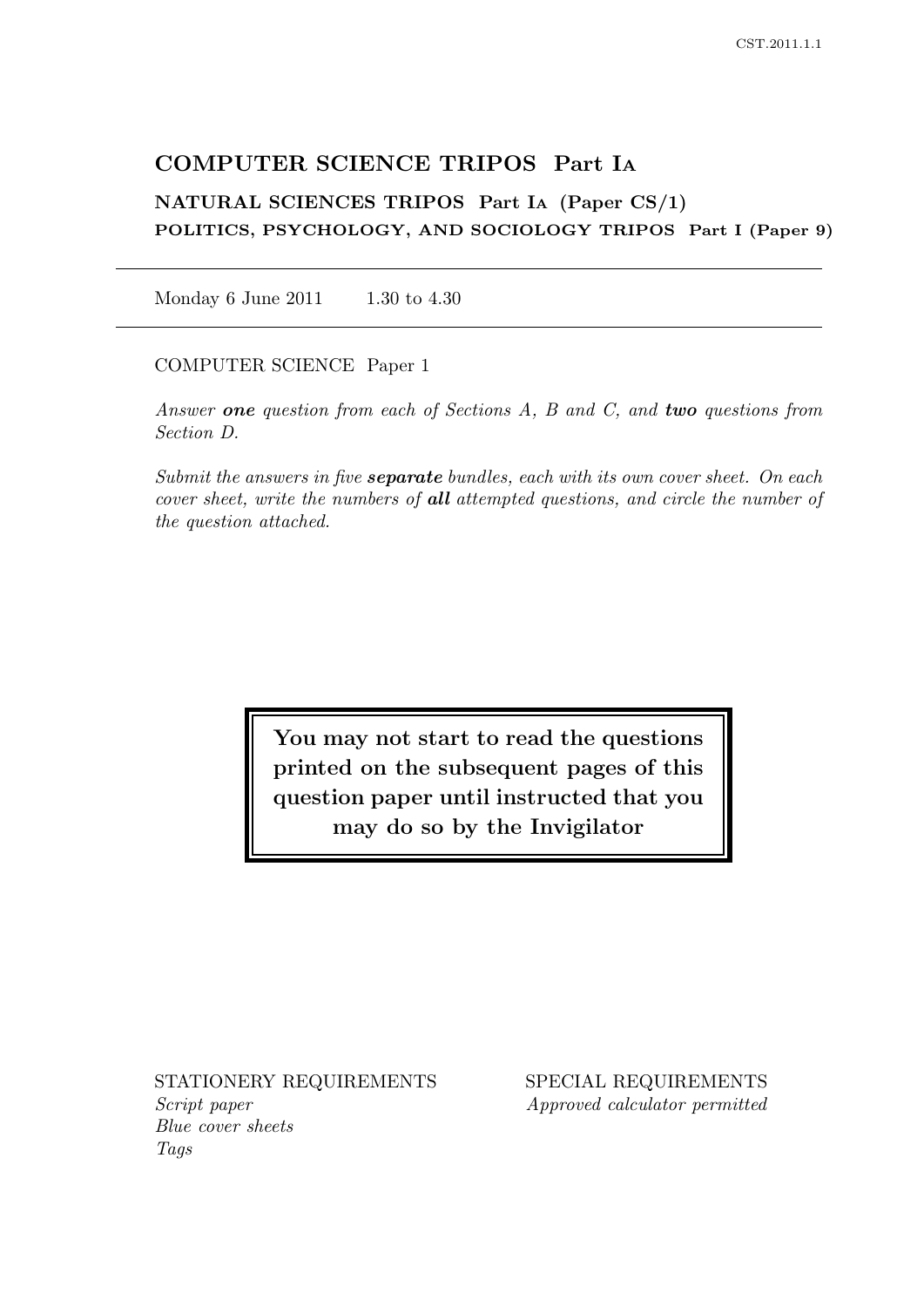### SECTION A

#### 1 Foundations of Computer Science

This question considers 2-dimensional rectangular labyrinths such as the following.



Here horizontal and vertical bars indicate walls. One can step from a position to an adjacent position if there is no wall obstructing the move. For example, one can move in one step from position  $(1,1)$  to position  $(2,1)$ , but not to  $(1,0)$ . Diagonal steps are not allowed.

- (a) Carefully explain a convenient way of representing such labyrinths in ML. Then define a function, call it next, which takes two arguments, a position  $(x,y)$  and a labyrinth, and returns a list of all positions that can be reached in one step from position  $(x,y)$ . [Hint: Consider representing labyrinths as functions with a type of the form  $int * int \rightarrow something.$  [8 marks]
- (b) Use next to code, in ML, a space-efficient function that checks whether it is possible to move from a position  $(x1,y1)$  to another position  $(x2,y2)$  in a given labyrinth. For full marks, make sure your function always terminates. [6 marks]
- (c) Explain, not necessarily using ML code, how one can code a function that returns the shortest path between two given positions. Here path means a list of all the positions one would visit en route to the destination. The solution must be space efficient and practical even for large labyrinths. Briefly explain why your solution is space efficient. [6 marks]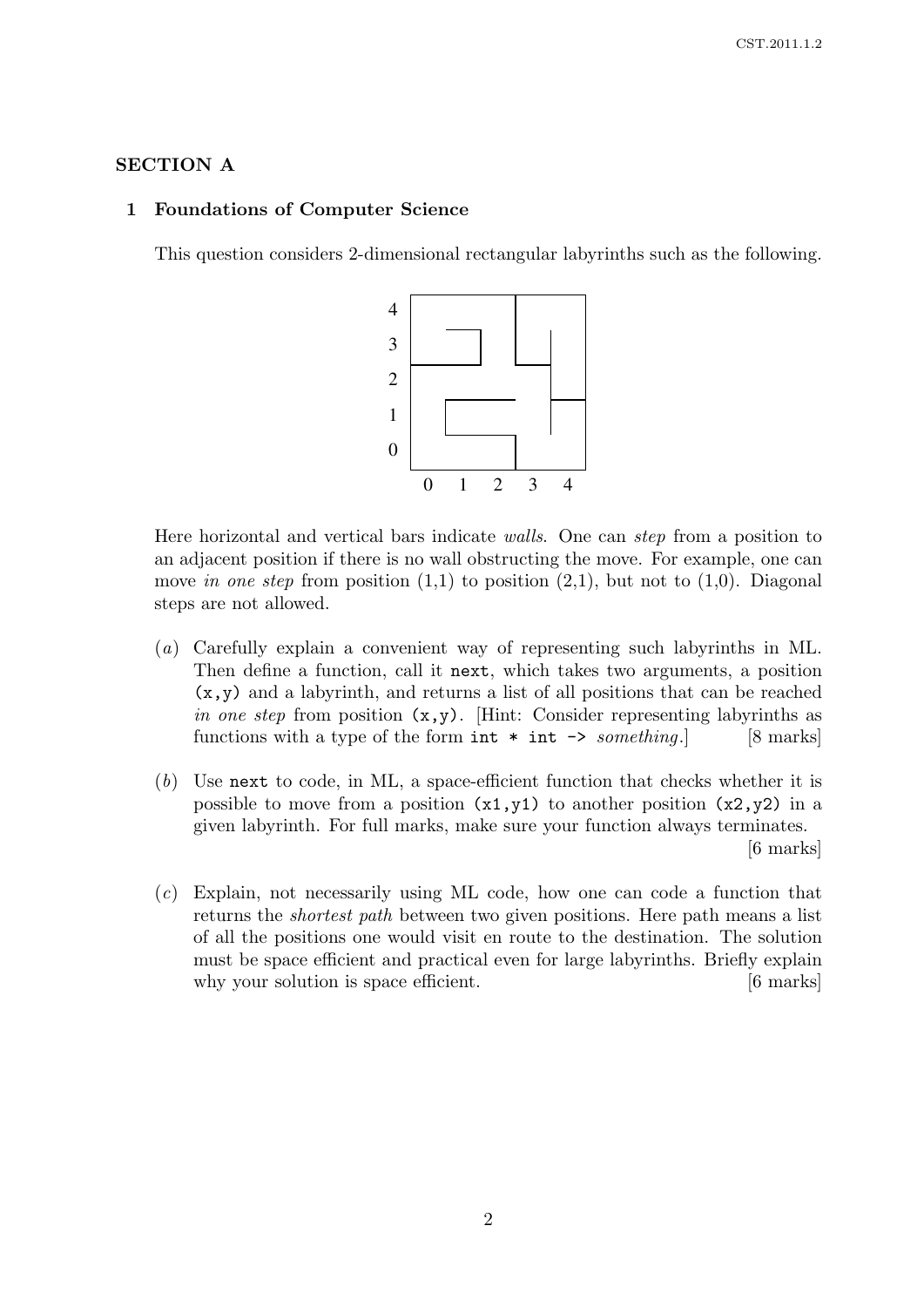# 2 Foundations of Computer Science

(a) Write brief notes on exceptions in ML and on the functions and control structures available for programming with them. [6 marks]

Parts  $(b)$  and  $(c)$  make use of the following ML exception:

exception Olive;

- (b) Code in ML a function called cannot which takes two arguments, a function f and a value x. Define the cannot function in such a way that it returns true if and only if evaluation of  $f(x)$  causes exception Olive. For all other inputs, it should return false. [Hint: evaluation of  $f(x)$  may cause exceptions other than Olive.] [4 marks]
- (c) Consider the following ML datatype and functions bun and cheese.

```
datatype 'a tree = Leaf of 'a
                | Branch of 'a tree * 'a tree;
fun bun (x, \text{Leaf } y) = if x=y then raise Olive else Leaf y
  | bun (x, Branch(t1,t2)) = Branch (bun(x,t1),bun(x,t2))fun cheese (x,t) = if cannot(bun,(x,t)) then Leaf x else bun(x,t)(i) Write down the type of cheese. [3 marks]
```
(*ii*) Write a function that is equivalent to cheese but makes no use of exceptions. Briefly explain why your function is equivalent to cheese.

[7 marks]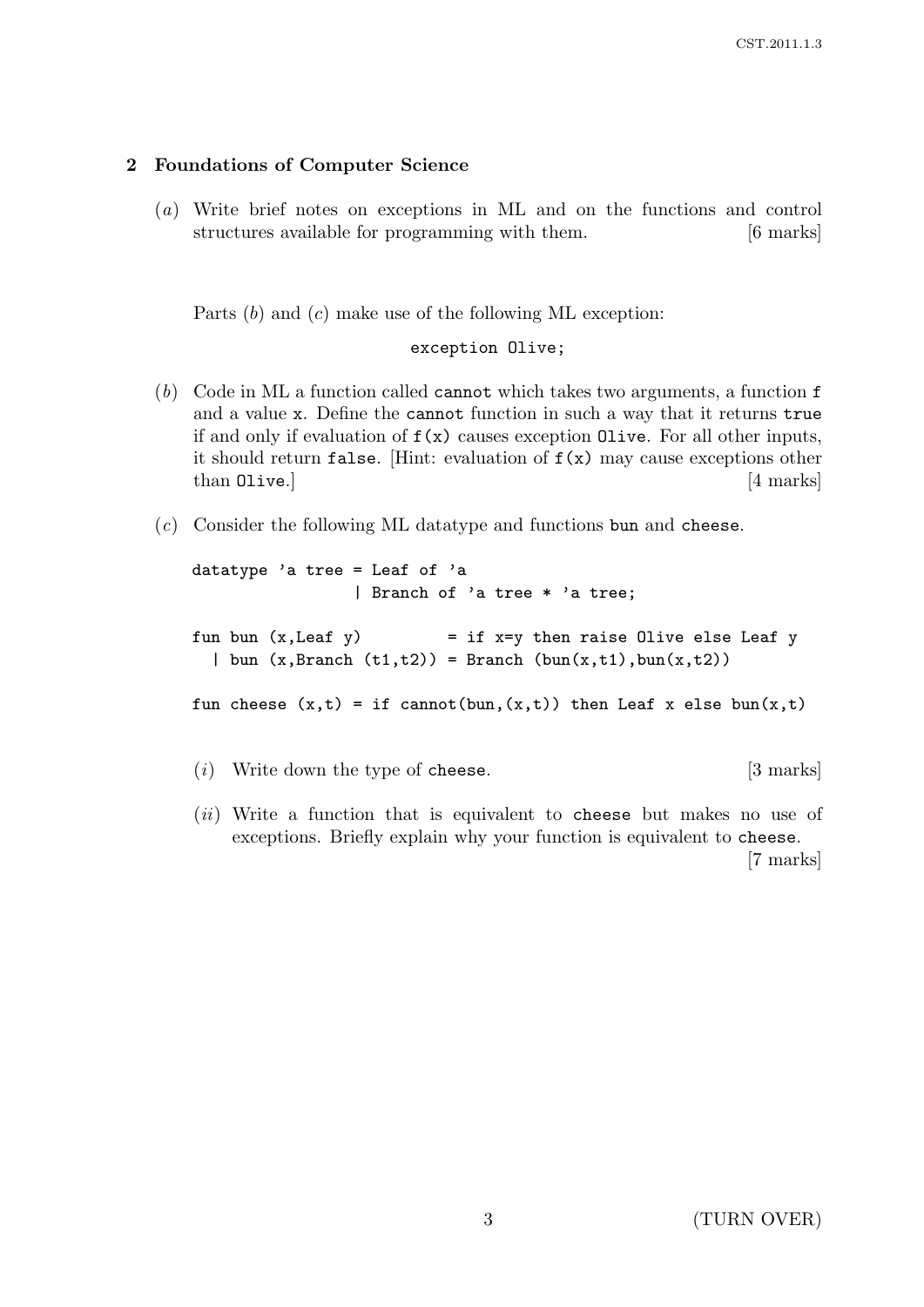# SECTION B

### 3 Discrete Mathematics I

This question is about structured proofs.

- (a) Write down the introduction and elimination rules for implication and negation. [4 marks]
- $(b)$  Using the rules from part  $(a)$ , give a structured proof of

$$
(P \Rightarrow Q) \Rightarrow ((\neg Q) \Rightarrow (\neg P)) \qquad [7 \text{ marks}]
$$

- (c) Write down the rule for proof by contradiction. [2 marks]
- (d) Using the rules from parts (a) and (c), give a structured proof of

$$
((\neg Q) \Rightarrow (\neg P)) \Rightarrow (P \Rightarrow Q) \tag{7 marks}
$$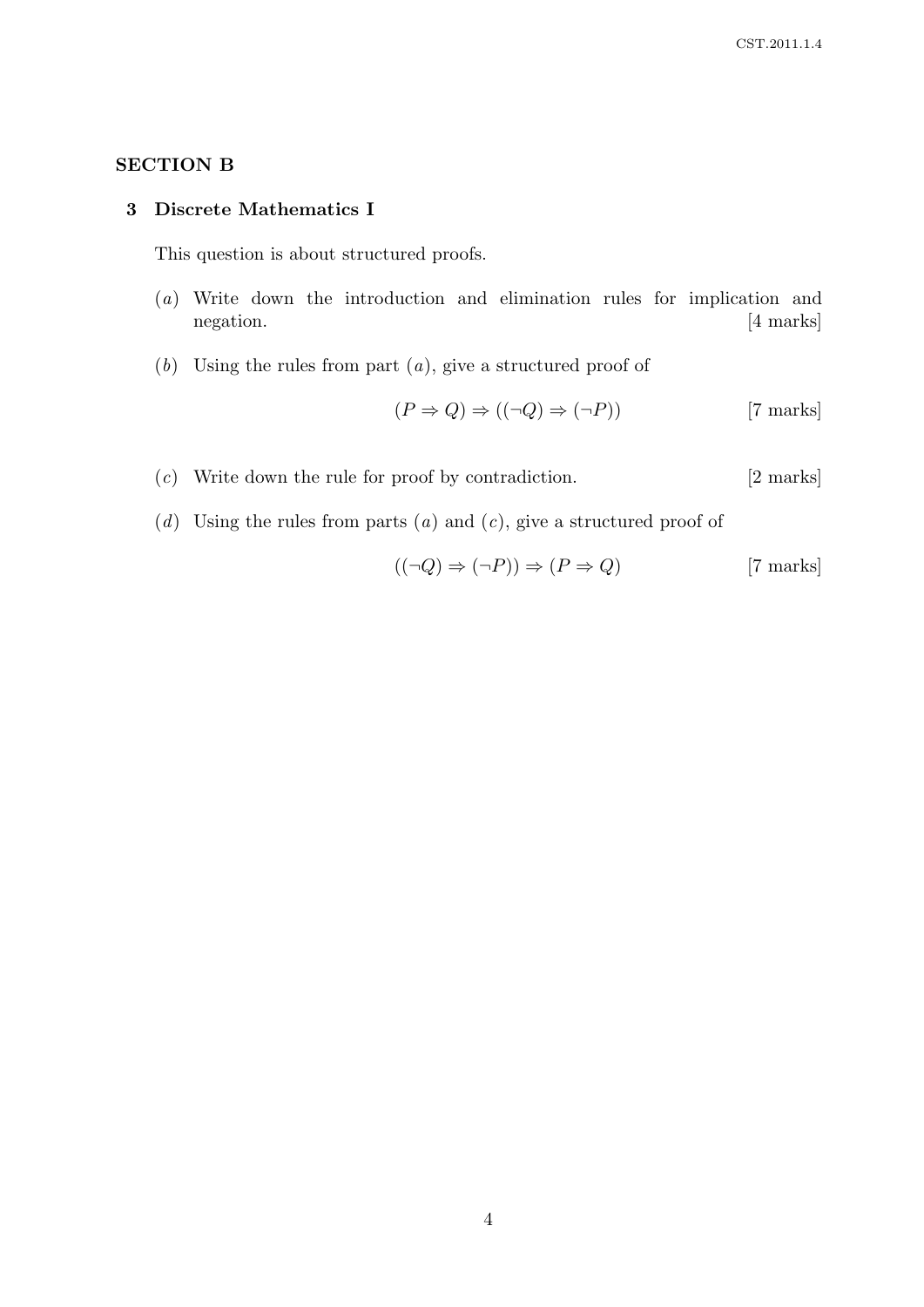## 4 Discrete Mathematics I

Consider the following directed graph.



(a) Write down a set of ordered pairs that describes the graph.  $[3 \text{ marks}]$ 

- (b) Consider the following four formulae about a relation R.
	- (i)  $\forall x. (x, x) \in R$ (ii)  $\forall x. \forall y. \forall z. ((x, y) \in R \land (y, z) \in R) \Rightarrow (x, z) \in R)$ (iii)  $\forall x.\forall y. ((x,y) \in R \Rightarrow \exists z. ((x,z) \in R \land (z,y) \in R))$

$$
(iv) \quad \forall x. \exists y. ((x, y) \in R \implies \forall z. (x, z) \in R)
$$

For each of the formulae,

- provide an explanation in English;
- state whether the formula holds of the relation in part  $(a)$  (when the domain of x, y, and z is the set  $\{a, b, c\}$ ;
- if the formula does not hold, exhibit a relation over  ${a, b, c}$  for which the formula does hold. [14 marks]
- (c) Write down the introduction and elimination rules for the universal quantifier in structured proof. [3 marks]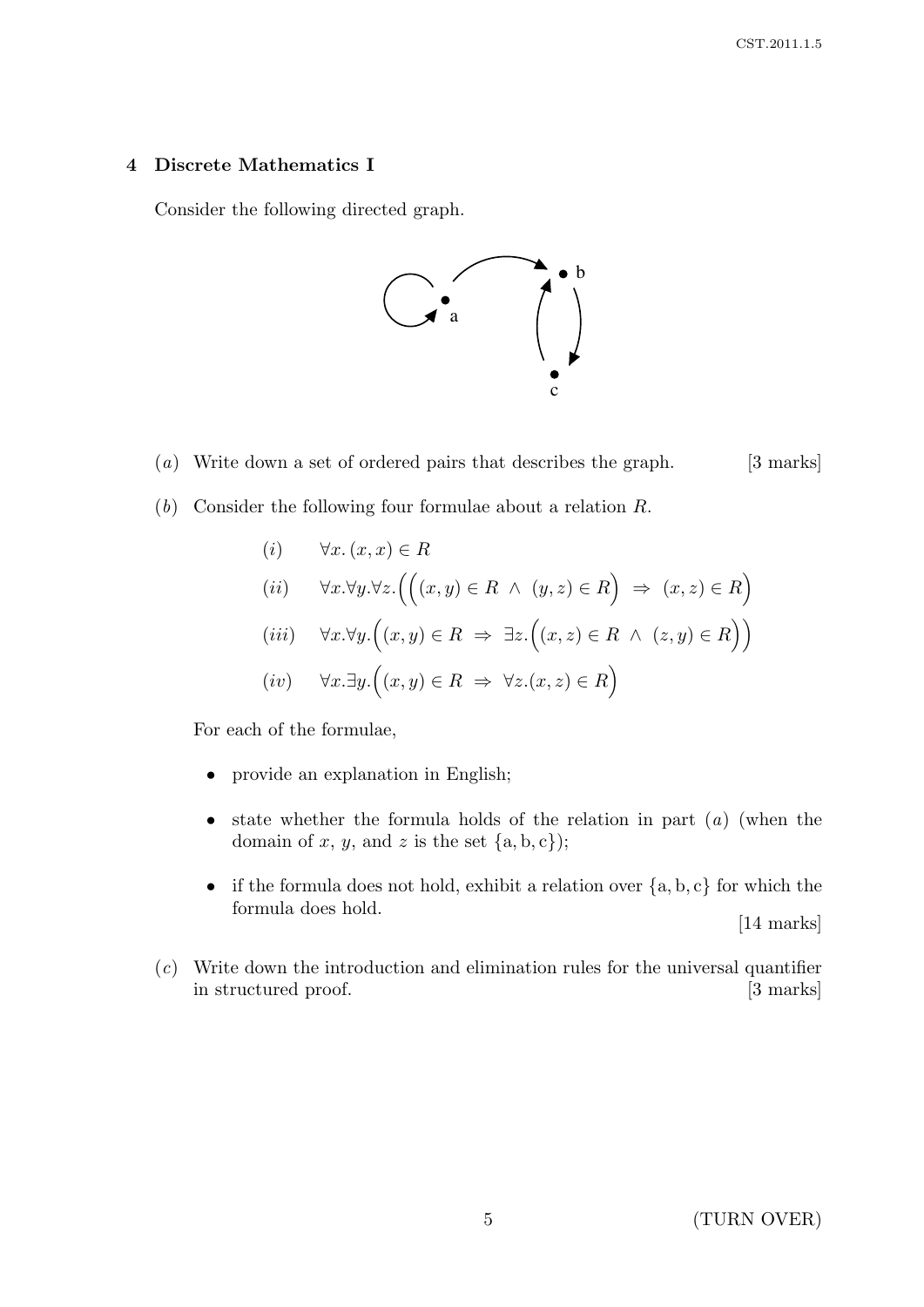## SECTION C

#### 5 Algorithms I

Mathematical hint: the following series converges to the indicated value if  $|x| < 1$ 

$$
\sum_{m=1}^{\infty} mx^m = \frac{x}{(1-x)^2}
$$

- (a) The binary min-heap provides a decrease  $Key()$  method that, when applied to an element, decreases its key while preserving the properties of the data structure.
	- (i) Give a brief and clear description of how decreaseKey() works.

[3 marks]

- $(ii)$  The standard decreaseKey() accepts only a positive argument. Describe an implementation that removes that restriction, that is to say a heap method that can move the key value up as well as down, as specified by the sign of its argument. [4 marks]
- (b) Generalise the *binary* min-heap to one where nodes have not 2 but k children.
	- (i) State the two defining properties of a min-heap, one constraining the shape and one constraining the keys of the data structure, and describe how to represent a  $k$ -ary min-heap as an array.  $[4 \text{ marks}]$
	- $(ii)$  Give a clear description of an algorithm (a simple generalisation of the well-known one for binary heaps) that takes an arbitrary n-item array and efficiently rearranges its elements to turn it into an array representing a  $k$ -ary heap.  $[4 \text{ marks}]$
	- (*iii*) Analyse its complexity as a function of n and k. [5 marks]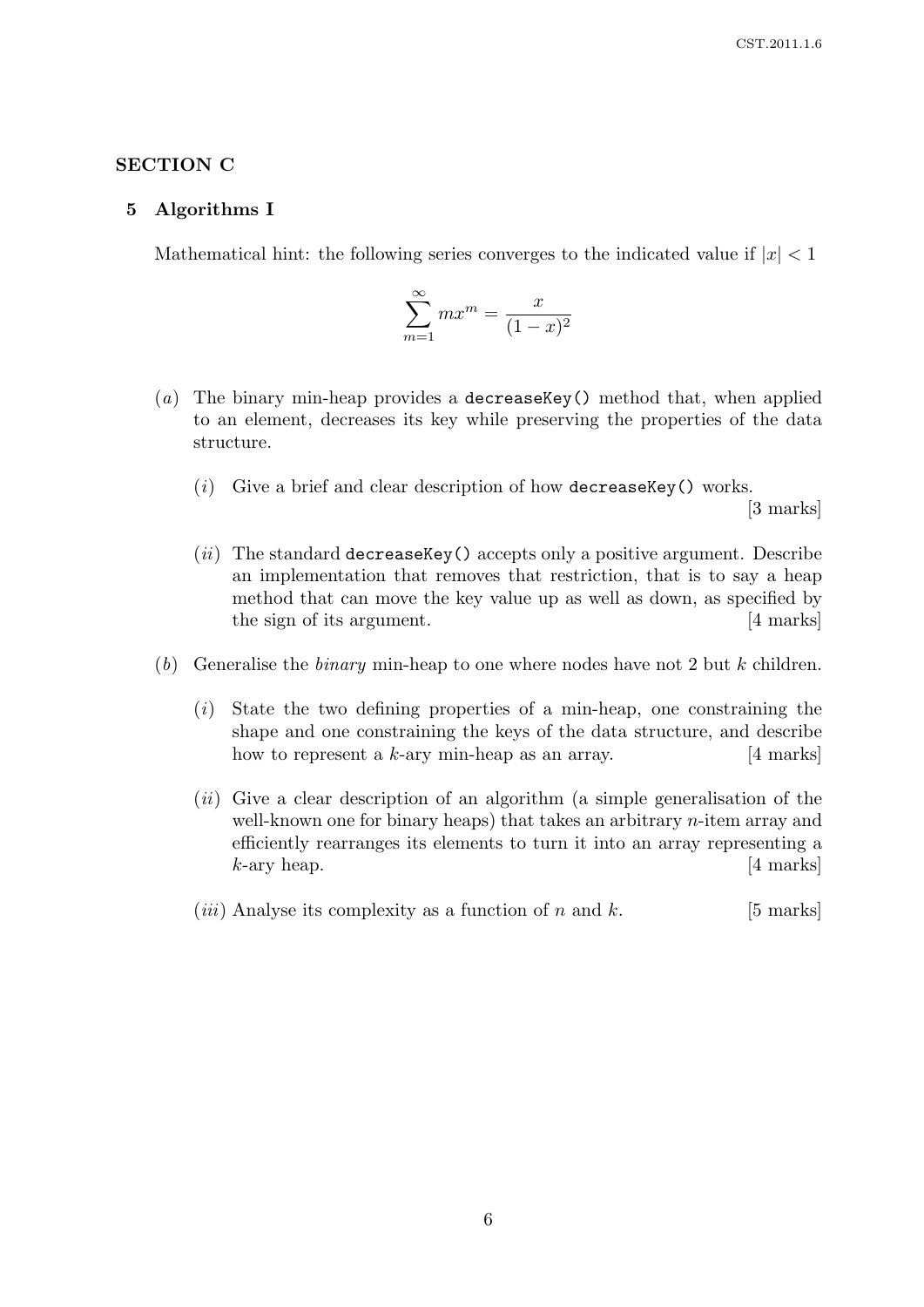## 6 Algorithms I

Mathematical hint: the following series converges to the indicated value if  $|x| < 1$ 

$$
\sum_{m=1}^{\infty} mx^m = \frac{x}{(1-x)^2}
$$

- (a) You are given an unsorted array of n items of which you must return the top  $k$ , in any order. Give a clear and accurate description of two efficient algorithms for solving the problem, following the hints below, and derive their time complexity in terms of  $n$  and  $k$ .
	- (i) For this attempt, use a priority queue.  $[2 \text{ marks}]$
	- $(ii)$  For this attempt, start by finding the k-th largest item, as when computing order statistics. Describe all the steps in detail. [8 marks]
- (b) You are given a hash table that stores n keys. It has m slots; collisions are resolved by chaining (each hash table slot contains a pointer to the head of the corresponding chain; no elements are stored in the table itself) and no chain is longer than L elements. Each slot has an extra field giving the length of the corresponding chain.

Give a clear and accurate description of an efficient algorithm for returning a random key from the table, such that each key has equal probability of being selected, and analyse its time complexity. Assume the availability of a function random(x) that returns in constant time a random integer between  $0$  and  $x$ .

The time complexity of a reasonable algorithm will not exceed  $O(m+L)$ , but solutions awarded full marks will improve on that.

[10 marks]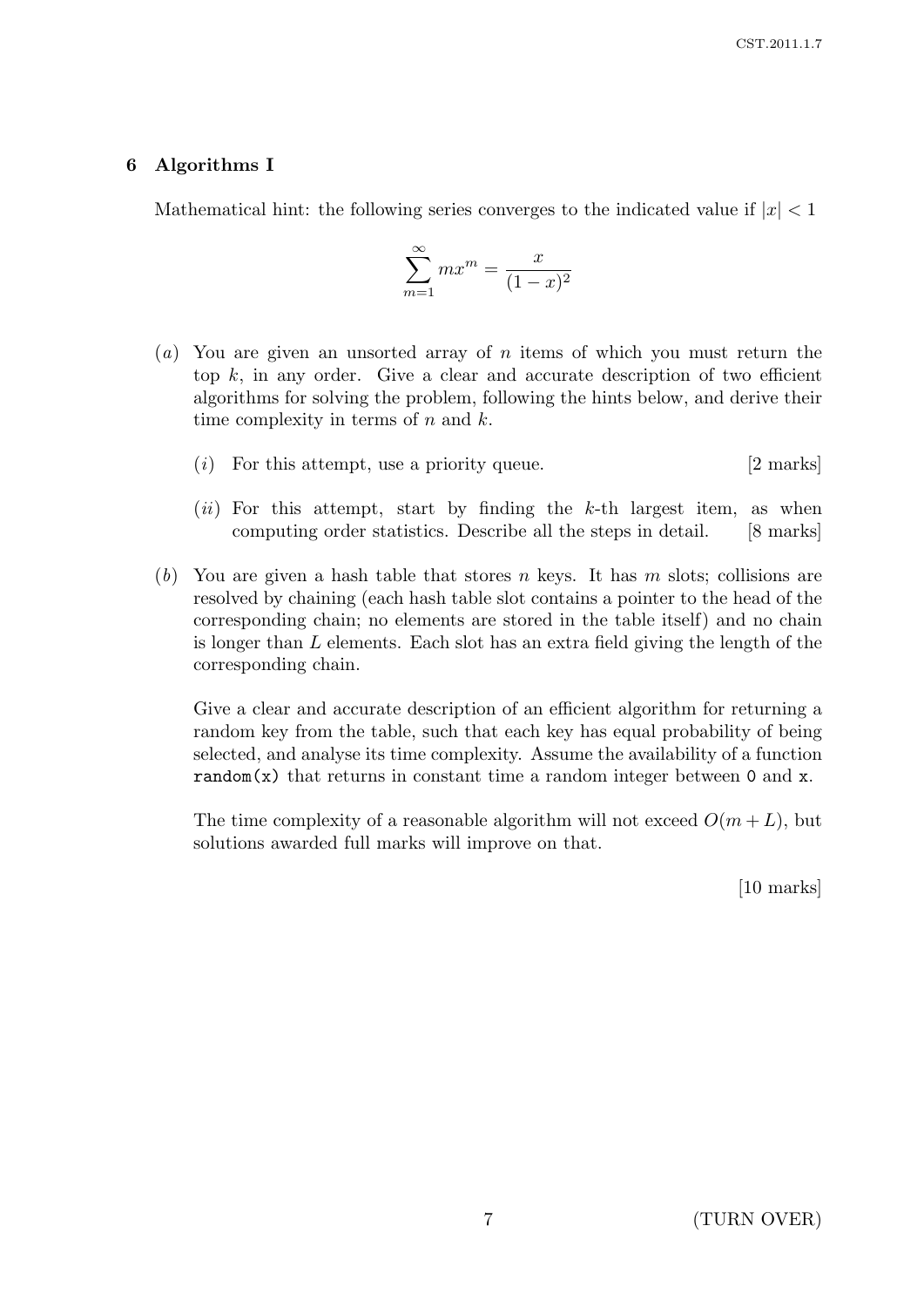# SECTION D

#### 7 Computer Fundamentals

- (a) What is the key idea behind the von Neumann architecture? To what extent do modern computers conform to this architecture? [2 marks]
- (b) Explain why modern computers contain both Dynamic RAM (DRAM) and Static RAM (SRAM). [4 marks]
- (c) How do modern computers represent signed integer values? Why? [2 marks]
- $(d)$  In the context of assembly language programing:

| $(i)$ What is an <i>addressing mode</i> ?                              | [2 marks] |
|------------------------------------------------------------------------|-----------|
| ( <i>ii</i> ) What are <i>pseudo instructions</i> ? Why are they used? | [2 marks] |
| $(iii)$ What is the stack? What is it used for?                        | [2 marks] |
| (iv) What is an <i>indirect jump</i> ? Why would one be used?          | [2 marks] |
|                                                                        |           |

(e) Computer A has 32 32-bit registers, while Computer B has 16 64-bit registers. Give two advantages that Computer A possesses over Computer B. [4 marks]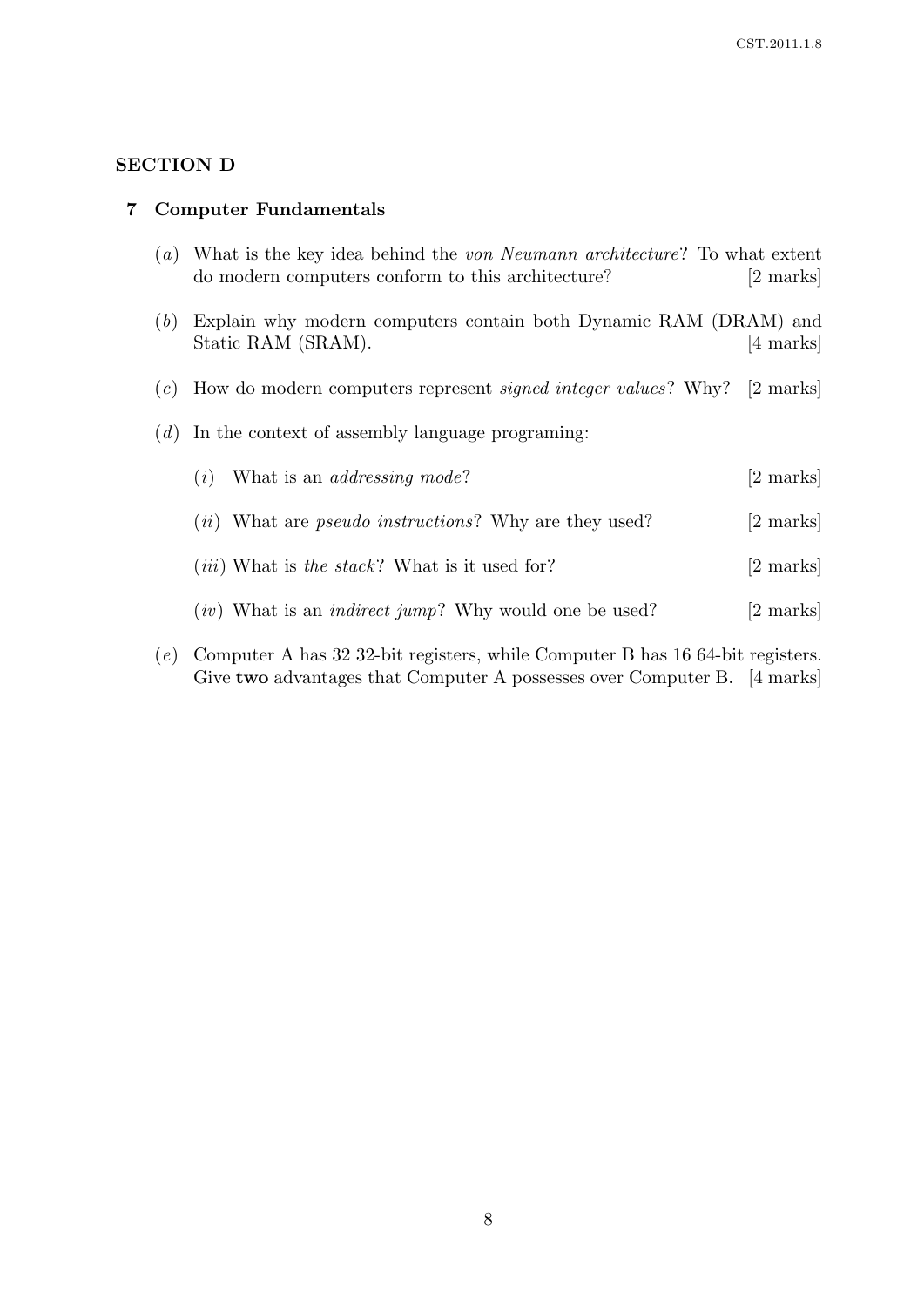### 8 Floating-Point Computation

(a) Suppose a floating-point representation for unsigned numbers has a three-bit mantissa and a three-bit exponent. Suggest a useful encoding range by stating the minimum and maximum values representable without a hidden bit.

[4 marks]

- (b) Modify your answer to part  $(a)$  for when a hidden bit is used. [3 marks]
- (c) Give roughly the smallest positive IEEE single-precision floating-point number, x, for which  $sin(x)$  is not meaningless. [3 marks]
- (d) Describe four different rules for rounding a floating-point number and say which is generally used and why. [2 marks]
- (e) Give two techniques for determining the number of steps used in an iteration. (Do not describe iterating until no change.) Say when one technique is preferred to the other. [4 marks]
- (f) A scientific library uses the formula  $(a+b+c)/(d+e)$  where  $a \dots e$  are floatingpoint. Aside from using an IF statement to check for division by zero, what further IF statement(s) should be included to ensure good precision?

[4 marks]